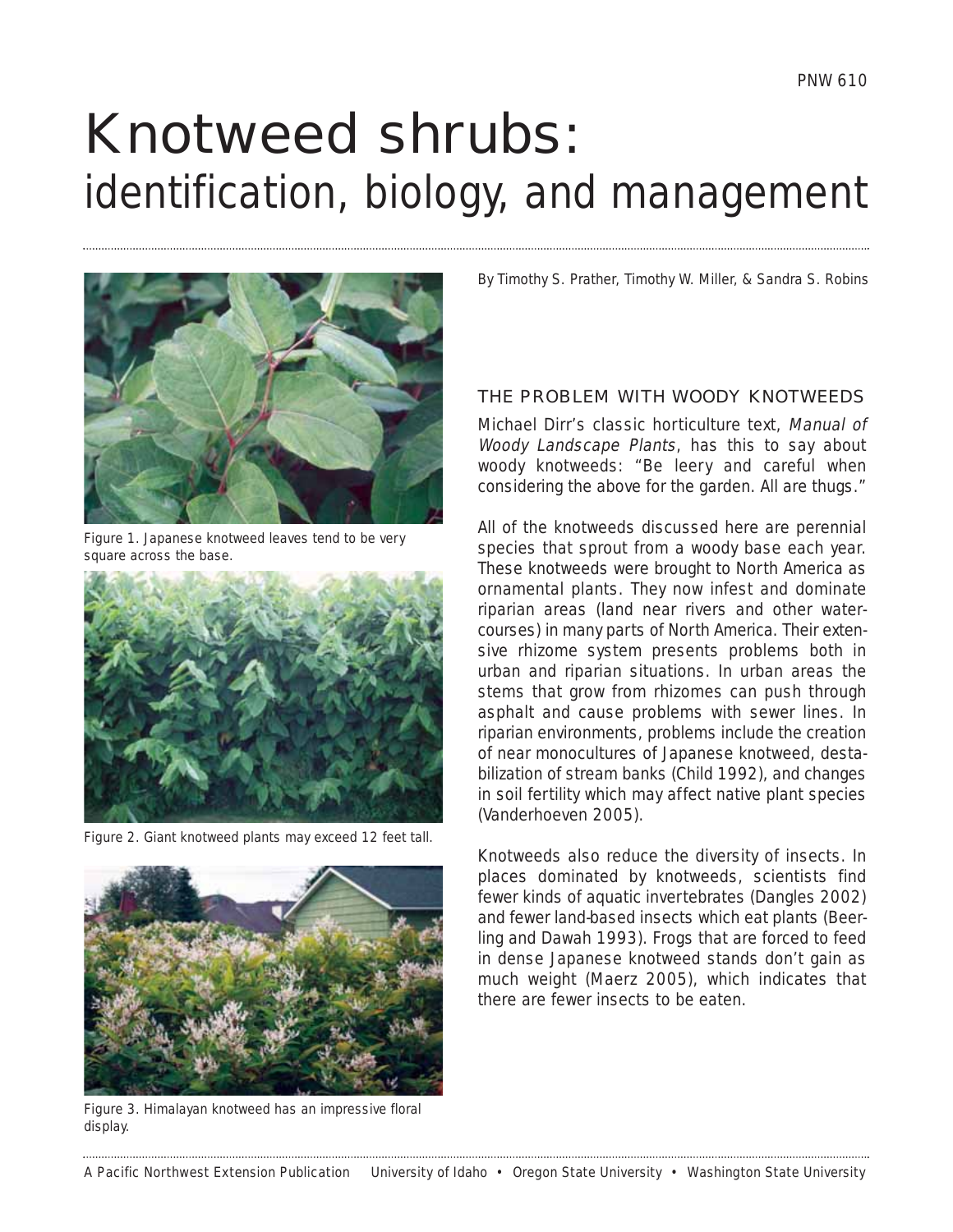# WOODY KNOTWEED SPECIES

At least five knotweed species occur in the U.S.: Japanese (Fallopia cuspidatum) [\(figure 1\),](#page-0-0) giant or Sakhalin (Fallopia sachalinensis) [\(figure 2\)](#page-0-0), Himalayan (Polygonum polystachyum) [\(figure 3\),](#page-0-0) Bohemian (Fallopia x bohemicum, a hybrid of Japanese and giant) (figure 4), and low Japanese fleeceflower (Fallopia japonica var. compactum). Other common names include Japanese bamboo, Mexican bamboo, false bamboo, and fleece flower. Latin names for this genus vary, and include Polygonum, Reynoutria, and Fallopia. Fallopia is becoming widely accepted as the genus name for Japanese knotweed, giant knotweed, and Bohemian knotweed.

All woody knotweeds are native to eastern Asia. As a group, the woody knotweeds grow from 5 feet to greater than 12 feet tall. Some species' hollow, jointed stems grow to 2 inches in diameter.

Japanese knotweed is the most widespread and was likely the first of these species introduced into the U.S., probably as an ornamental plant in the late 1800s; the other species probably arrived on our shores early in the 20th century. Japanese knotweed grows in New England, along the eastern seaboard south to Georgia, in most of the Southeast, throughout the Midwest and central Plains and into several Rocky Mountain states, and along the West Coast.

Bohemian knotweed often is mistaken for Japanese knotweed. For many years Idaho's knotweed was assumed to be Japanese knotweed. However, plant surveys conducted through the UI Erickson Diagnostic Laboratory in 2003 suggest that most populations in Idaho are actually Bohemian knotweed.

These species' impressive late-summer floral display, beautiful foliage, and unusual height (usually to 8 feet tall or more), belie their invasive natures. In fact, the plants are so vigorous, producing so much biomass in a single year, that Japanese knotweed has been considered for use as a fuel where 25 to 37 tons of dry matter per acre per year could be produced.

# IDENTIFICATION

It can be useful to correctly identify knotweeds, because control strategies sometimes depend on the kind of knotweed that is causing the problem. For example Bohemian knotweed is the most vigorous and invasive, and may need control strategies that last longer than those needed for the others. Giant knotweed and low Japanese fleeceflower are not as invasive as the others.



Figure 4. Bohemian knotweed. Note the zig-zag stem, swollen nodes, sheathing stipules, and purple-spotted stem. Plants are often up to 8 feet tall.

At first glance, all these knotweeds closely resemble each other. In fact, the knotweeds are sometimes confused with bamboo, since they all bear medium to dark green, alternate leaves on a jointed stem that immediately reminds the viewer of a stalk of bamboo. However, the knotweed stalk has a membranous sheath that wraps around the stem like a sleeve. Look for this just above each node (the raised ring around the stem where the leaf petiole arises). This is called either a sheathing stipule or an ocrea. This sheathing stipule is absent from bamboo.

Leaves on these knotweeds, while similar to each other, provide a good way to differentiate between the species. Giant knotweed leaf blades are up to 18 inches long and about half that wide, and are "cordate" at the base, giving the leaf a distinctly heartshaped outline [\(figure 5\).](#page-4-0) Japanese knotweed leaves are shorter, up to about 8 inches long and almost the same wide. Japanese knotweed leaves tend to be very square across the base, without basal lobes [\(figure 1\).](#page-0-0)

Since Bohemian knotweed is a hybrid of giant and Japanese knotweeds, its leaves are a blend of both species: they are slightly longer than wide, about midway between Japanese and giant in size, and are usually shallowly cordate at the base (figure 4).

Himalayan knotweed bears slender leaves up to about 10 inches long and 2 inches wide [\(figure 6\).](#page-2-0)

Giant, Japanese, and bohemian knotweeds bear short, even-edged stipules above their leaf nodes. However, Himalayan knotweed stipules are long, pointed, and often curled at the tip [\(figure 7\).](#page-2-0)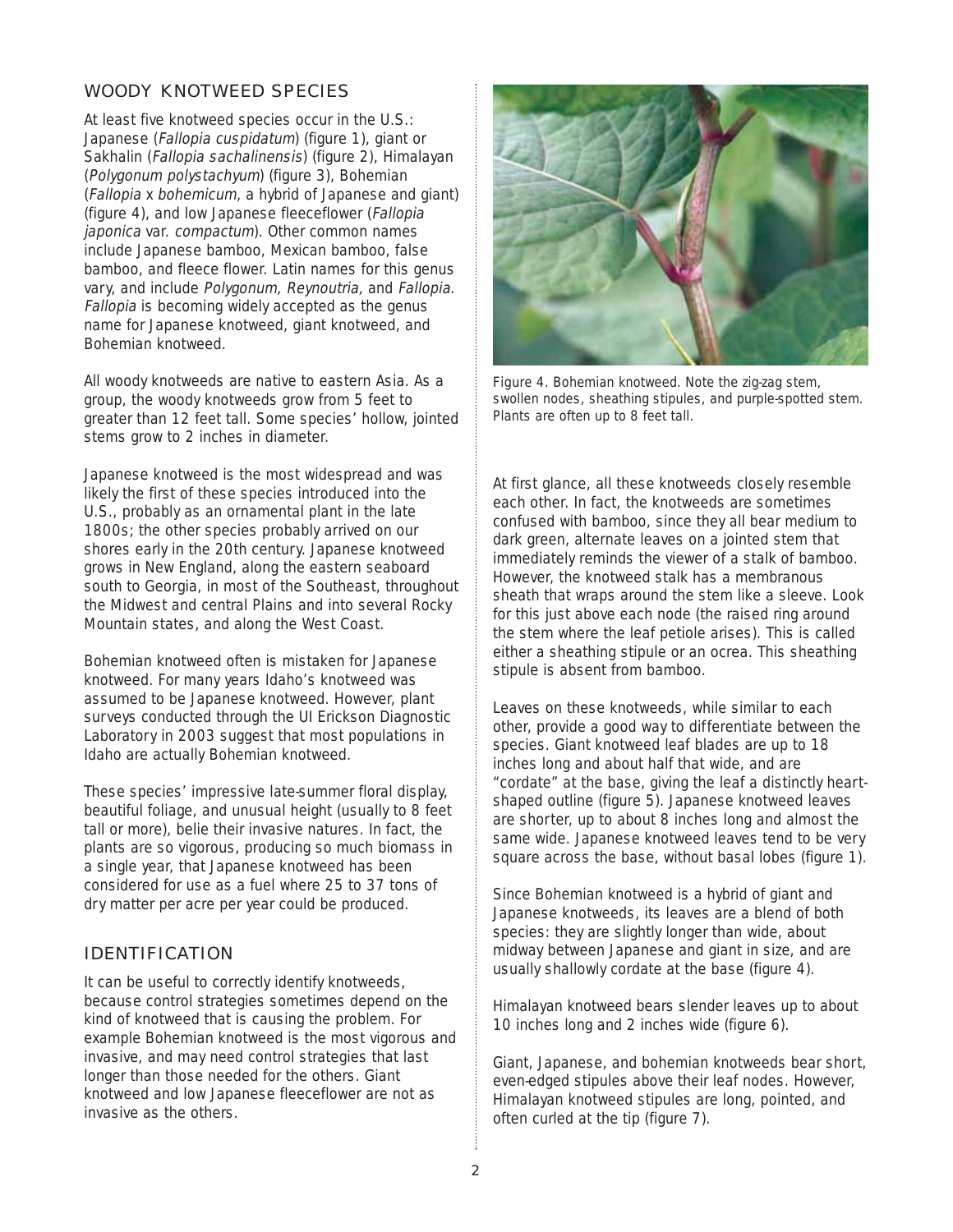<span id="page-2-0"></span>

Figure 5. Giant knotweed leaves grow to a foot long and are more elongate in outline than those of Japanese and Bohemian knotweeds. Stems may exceed 12 feet tall and are usually thicker and less mottled than Japanese or Bohemian knotweed. The state of the state of the Figure 8. Giant knotweed (top) and Himalayan knotweed



Figure 6. Himalayan knotweed has long, slender leaves.



Figure 7. The sheathing stipule on Himalayan knotweed is long, pointed, and often curled at the tip.



(center) may have hairs along the leaf margins. Japanese knotweed leaf margins (bottom) are hairless. Bohemian knotweed leaf margins are generally hairless as well.

Knotweed leaves differ in the type of hairs found on their surfaces. Giant and Himalayan knotweed leaves bear the longest hairs of all the knotweed species. These hairs occur along the veins on their undersides and along the margins. Japanese knotweed leaves, conversely, are nearly hairless, bearing only a few bump-like hairs along the veins on their undersides. Bohemian knotweed leaves have shorter and fewer hairs than giant, but longer and more numerous hairs than Japanese. Generally, Bohemian knotweed leaves have almost no hairs along the margins (figure 8). A 20-power magnifying lens is helpful when observing these hairs.

The University of Leicester Department of Biology has posted magnified photos of the hairs on knotweed leaves on their web site:

[http://www.le.ac.uk/bl/staff/jpb/ident.htm.](http://www.le.ac.uk/bl/staff/jpb/ident.htm) These photos show that giant knotweed leaf hairs are composed of numerous cells, whereas Japanese knotweed leaf hairs are composed of only one cell each.

[Table 1](#page-3-0) lists characteristics of the various knotweeds to help you identify them.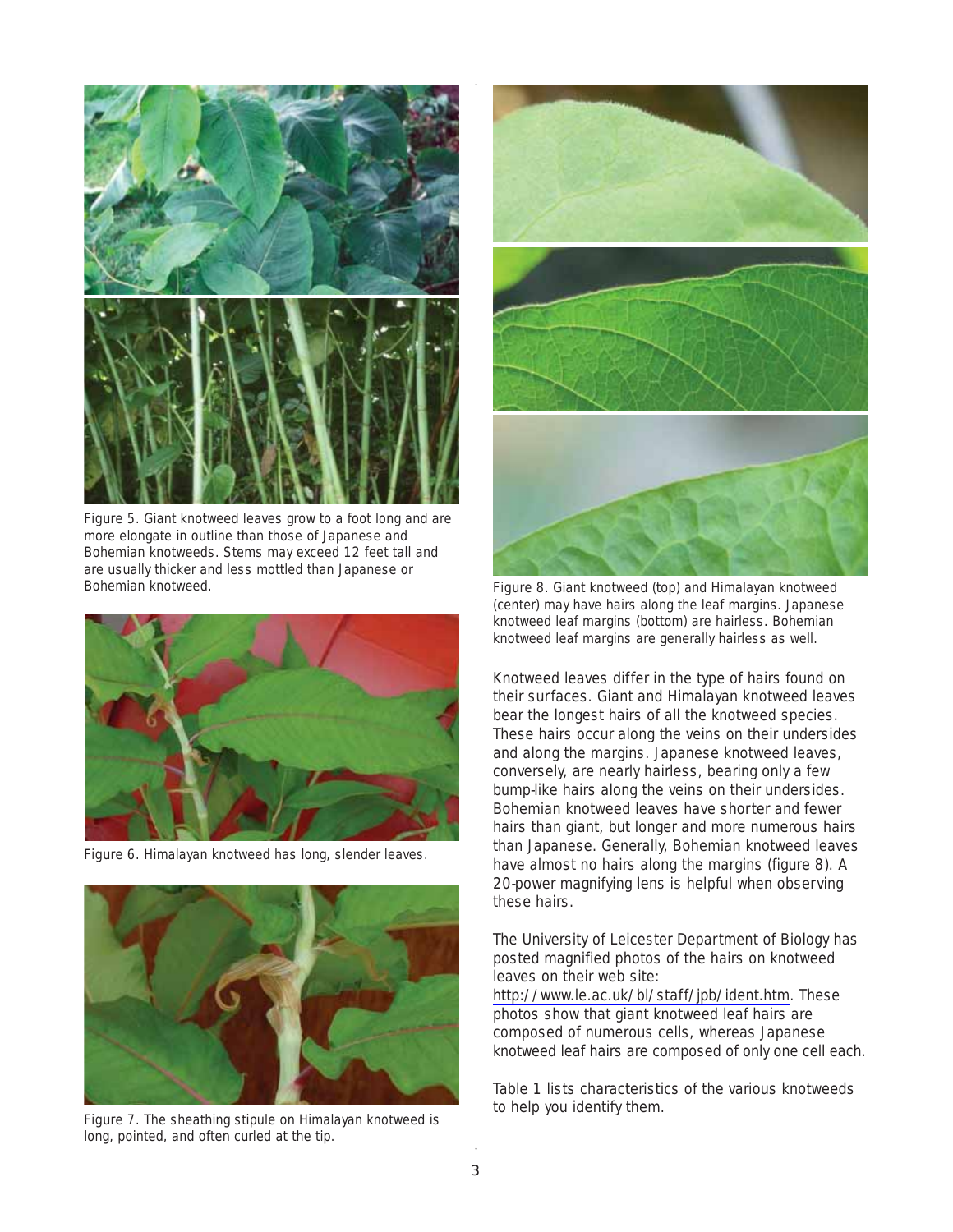| <b>SPECIES</b>                                                                                     | <b>STEMS</b>                                                                                                                                              | <b>LEAVES</b>                                                                                                                                                                                                                                                                                                                                                                             | <b>FLOWERS</b>                                                                                                                                                                                                                                                                                        |
|----------------------------------------------------------------------------------------------------|-----------------------------------------------------------------------------------------------------------------------------------------------------------|-------------------------------------------------------------------------------------------------------------------------------------------------------------------------------------------------------------------------------------------------------------------------------------------------------------------------------------------------------------------------------------------|-------------------------------------------------------------------------------------------------------------------------------------------------------------------------------------------------------------------------------------------------------------------------------------------------------|
| Japanese knotweed<br>(Fallopia<br>cuspidatum)                                                      | 5 to 8 feet tall and<br>branches profusely<br>Zig-zag stem<br>Swollen nodes<br>Sheathing stipules                                                         | Leaves are 4 to 7 inches long<br>Mid-stem leaves are less than 7 inches<br>long<br>Mid-stem leaves have squared base (not<br>lobed) or are slightly wedge-shaped<br>Leaf tip gradually tapers to a sharp point<br>with concave sides<br>Very few bump-like hairs on lower leaf<br>surface                                                                                                 | Female flower clusters<br>appear as drooping<br>panicles<br>Greenish-white to white;<br>inflorescence (flower<br>cluster) has simple hairs<br>calyx strongly winged;<br>seeds 1/16 inch long<br>Inflorescence is longer<br>than or of equal length to<br>the leaf directly below<br>(subtending leaf) |
| <b>Giant knotweed</b><br>(Sakhalin)<br>(Fallopia<br>sachalinensis)                                 | 8 to 12 feet tall and<br>branches sparingly<br>Stems are usually<br>thicker and less<br>mottled than Japanese<br>or Bohemian knotweed<br>Straight stem    | Leaves are thin, 6 to 12 inches long, and<br>two-thirds as wide<br>Mid-stem leaves often greater than 12<br>inches long<br>Leaves are more elongate in outline than<br>Japanese or Bohemian knotweed<br>Lower leaf shape deeply heart shaped<br>Leaf tip evenly tapered to a blunt or<br>short-acute tip<br>Hairs on margin and multicelluar hairs on<br>underside of leaf                | Flowers are self-fertile<br>Sepals are 1/8 to 3/8 inch<br>long, greenish<br>Inflorescence much<br>shorter than subtending<br>mid-branch leaf                                                                                                                                                          |
| <b>Bohemian knotweed</b><br>(Fallopia X<br>bohemicum)<br>Hybrid of giant and<br>Japanese knotweeds | 7 to 15 feet tall,<br>intermediate in height<br>between Japanese<br>knotweed and giant<br>knotweed<br>Zig-zag stem<br>Swollen nodes<br>Sheathing stipules | Leaves are thicker and tougher than giant<br>knotweed; length and size are between<br>Japanese knotweed and giant knotweed<br>Lower leaf shape variable; most are<br>slightly cordate (heart-shaped)<br>Leaf tip intermediate between Japanese<br>knotweed and giant knotweed<br>Few or no hairs on margin or on underside<br>of leaf; hairs are broad-based, stout, and<br>single-celled | Male flowers potentially<br>fertile<br>Inflorescence appears as<br>erect panicle<br>Inflorescence length<br>variable between<br>Japanese knotweed and<br>giant knotweed, usually<br>shorter than or as long as<br>subtending leaf                                                                     |
| Himalayan knotweed<br>(Polygonum<br>polystachyum)                                                  | 6 feet tall                                                                                                                                               | Leaves are oblong to lance shaped, 4 to 8<br>inches long<br>Lower leaf slightly heart-shaped to tapered<br>at the base<br>Leaf tip tapered to a sharp point<br>Hairs on lower leaf surface often with<br>short simple hairs                                                                                                                                                               | Flowers are self-fertile<br>Inflorescence large,<br>spreading, no hairs<br>Flowers are white to pink<br>and occur in loose,<br>branched clusters                                                                                                                                                      |
| Low Japanese<br>fleeceflower<br>(Fallopia japonica<br>var. compactum)                              | 1-2 feet tall                                                                                                                                             | Leaves are leathery, short-oval to circular<br>in shape, margins crimped, 3 to 6 inches<br>long<br>Lower leaf shape abrupt or truncate<br>(squared off at the base)<br>Leaf tip abruptly pointed                                                                                                                                                                                          | Small greenish white<br>flowers and small reddish<br>fruits                                                                                                                                                                                                                                           |

# <span id="page-3-0"></span>Table 1. Knotweed characteristics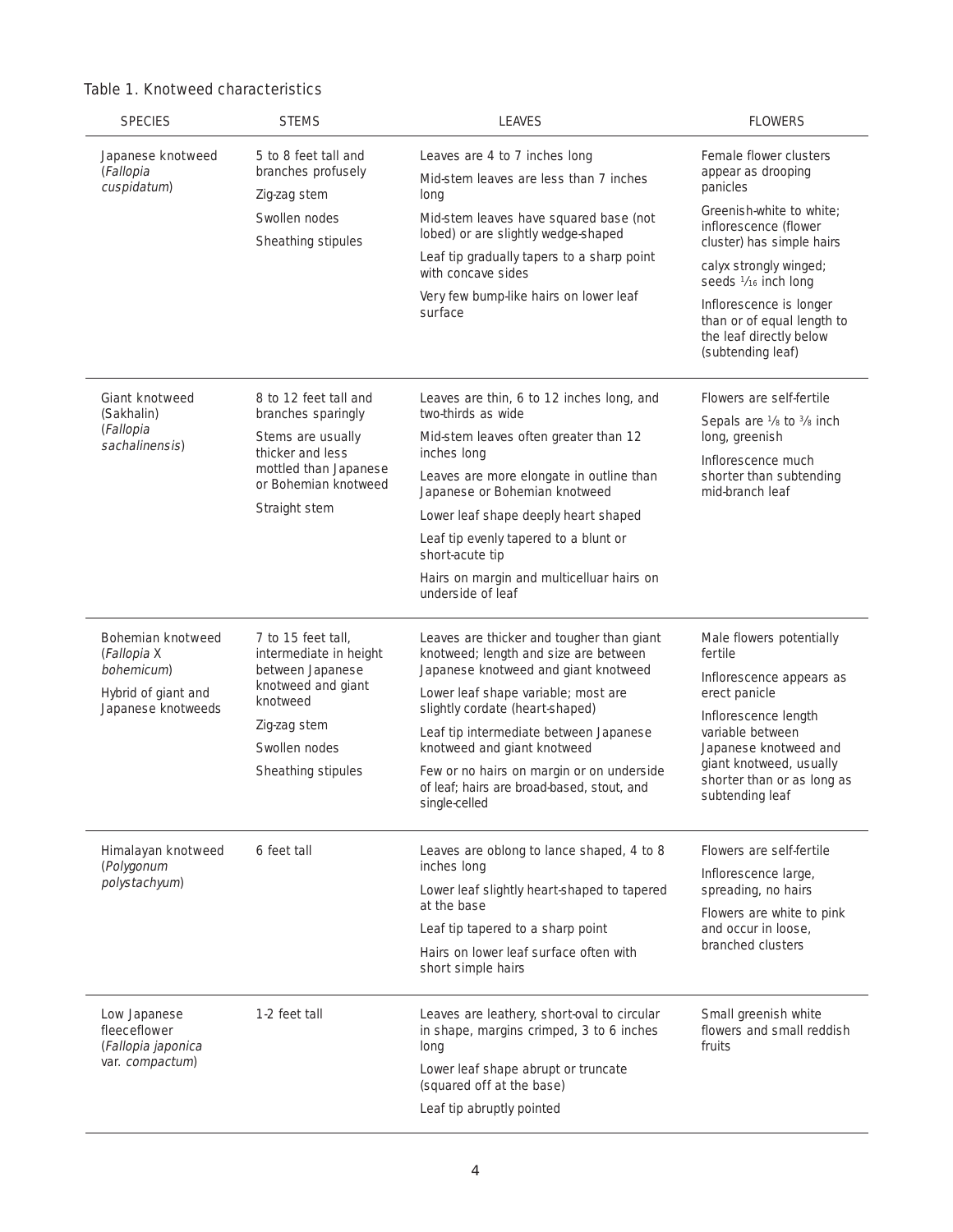# <span id="page-4-0"></span>WHERE DOES KNOTWEED GROW?

It can be helpful to know under what conditions the different knotweeds grow. This can help you identify the knotweeds, since some knotweeds are found in only certain kinds of growing conditions. Japanese knotweed tends to like a soil on the acidic side, with a pH of 4 to 7.4 (Yoshioka 1974; Hirose and Tateno 1984) and soil textures from sand to silt loam (Locandro 1973). Plants will tend to be smaller in shady areas, since shading limits growth—Japanese knotweed needs at least 20% of full sunlight hitting the leaves (Beerling 1991). Annual precipitation requirements are more than 20 inches per year. They tend not to like summer drought (Beerling 1994). That said, some dry sites also have Japanese knotweed present (Locandro 1973). In Europe, the Japanese knotweed's northern distribution limit appears to correspond to a climatic zone with less than 120 frostfree days (Beerling 1994).

Giant knotweed is not as well studied, yet habitat requirements are considered similar to Japanese knotweed.

In India, Himalayan knotweed is relegated to disturbed areas at an altitudinal range of 9,900 to 10,500 feet (Kala 2004) and in Afghanistan to altitudes from 9,000 to 11,400 feet (Polunin and Stainton 1984). Environmental and soil characteristics of the Valley of Flowers National Park, India, where Himalayan knotweed occurs, include soil pH range of 3.8 to 6.2, soil nitrogen range of 0.3 to 4.5%, soil organic carbon 4 to 34%, and a growing season that spanned 3 to 4 months. Very little is known about habitat requirements of low Japanese fleeceflower, but it is considered naturalized in the British Isles (Beerling et al 1994).

Japanese knotweed and Bohemian knotweed are limited to riparian areas of drier inland environments of the Pacific Northwest (PNW). In Idaho, Bohemian knotweed is more commonly found than Japanese knotweed. Giant knotweed's distribution overlaps with Japanese and Bohemian knotweeds, but giant knotweed is not as prevalent. Himalayan knotweed is distributed primarily on the coast of Oregon and Washington, and it is not as prevalent as Japanese or Bohemian knotweeds. Low Japanese fleeceflower is the least prevalent in the wild, but it has escaped cultivation on at least one site in Idaho.

# HOW DOES KNOTWEED REPRODUCE?

Knotweeds can reproduce by seed or by rhizomes. Japanese knotweed tends not to produce seed because most Japanese knotweed plants in North America and Great Britain bear female flowers. Bohemian knotweed flowers are often male. When Bohemian and Japanese knotweeds grow near each other, the Japanese knotweed will produce viable seed, as has been reported in Washington state. See figure 9 for a comparison of Japanese and Bohemian knotweed flowers.

Giant knotweed and Himalayan knotweed do reliably produce seeds (figure 10) because their flowers are "perfect"—each flower bears both male stamens and a female pistil. Low Japanese fleeceflower also has perfect flowers, although seed production is low.



Figure 9. Female flowers from Japanese knotweed (a) and male flowers from Bohemian knotweed (b).



Figure 10. Giant knotweed seed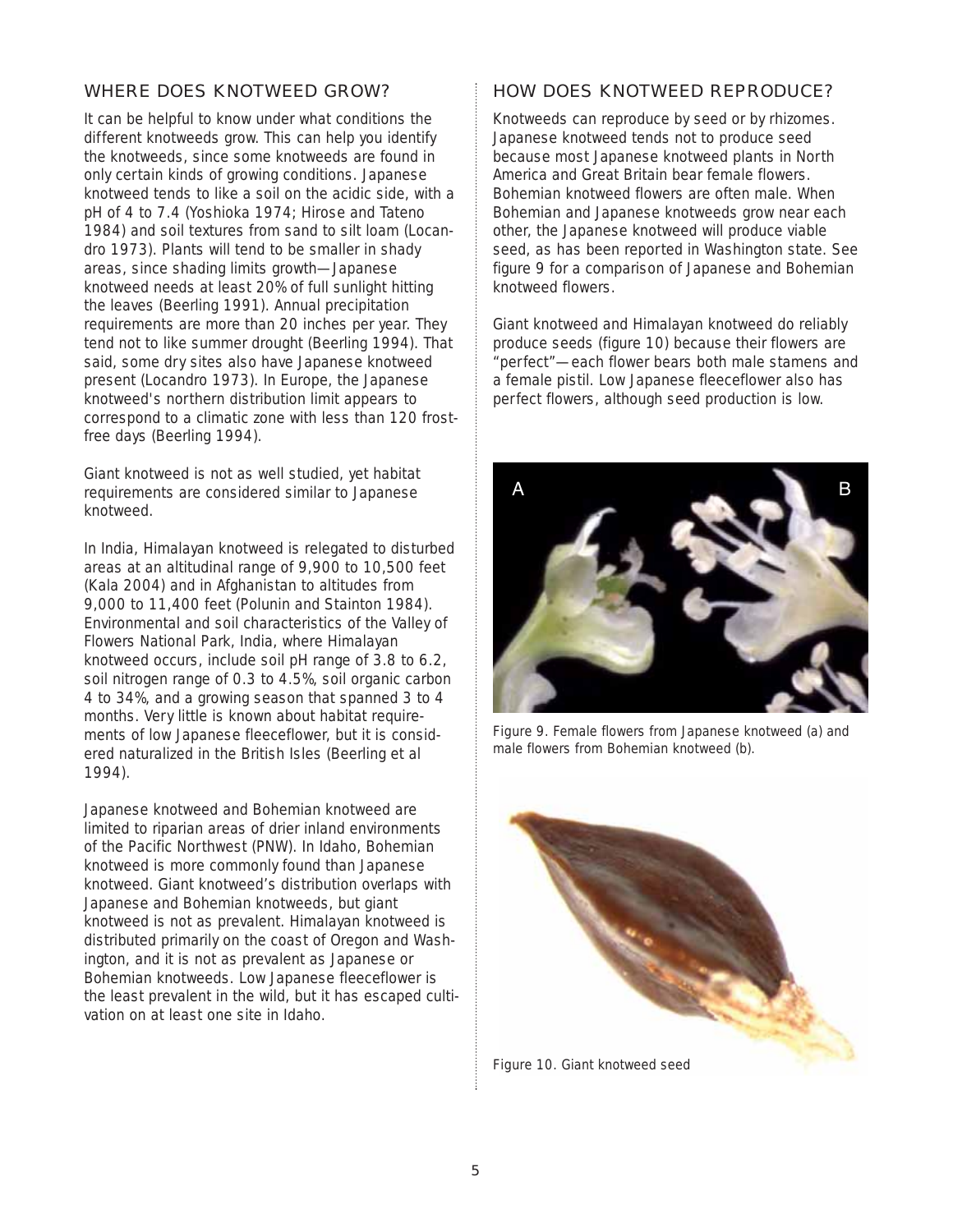Analysis of DNA in Bohemian knotweed in New England demonstrates complex hybridization that not only results in fertile seed production but could also potentially create hybrids that could require different strategies for management (Gammon 2007).

When knotweed plants produce seed, each is encased in a papery husk that seems made to order to float away and eventually begin new knotweed infestations far downstream. In Pennsylvania, seedling recruitment studies suggested seedling density ranged from 60 to 900 plants per square yard (Bram and McNair 2004).

Knotweed seedlings generally have low vigor and tend not to survive. Therefore, the primary means of reproduction for these knotweeds is apparently vegetative. Each plant produces a mass of ½- to 1-inch thick rhizomes. In addition, the stems are capable of producing new shoots and roots from their nodes. In greenhouse research conducted by Tim Miller at Washington State University with Bohemian and giant knotweeds in 2000 and 2001, rhizome sections produced about twice as many shoots as did stem sections of the same length. Over half of the 2-inch rhizome sections studied produced shoots within 6 weeks, while about half the studied stem sections shorter than 4 inches produced a new shoot. Significantly, all stem sections 16 inches long produced at least one shoot. Due to the sheer size of its root system, established knotweed is able to withstand most mechanical control efforts employed against it and to resprout vigorously.

While many knotweed species do not form arbuscular mycorrhizal associations, Japanese knotweed does form mycorrhizal relationships with fungi (Wu et al. 2004). This allows Japanese knotweed to capture additional soil resources, thus helping it to outcompete native plants. It is not known if the other knotweeds discussed here form mycorrhizal relationships.

# MANAGEMENT

### Cultural and Mechanical

Land managers are often interested in mechanical means of controlling knotweeds. However, we have found that mechanical means are impractical. For example, grazing with sheep or cows reduces shoot density by only 50% and will not eradicate these weeds. Hand pulling is not successful because it tends not to remove the woody root crown. In fact, hand pulling may increase spread (Beerling 1991). Mowing may be effective if shoots are removed as they form, but few people will want to invest the time and energy it takes to exhaust the carbohydrate

reserves found in knotweed roots and rhizomes. While it is difficult to generalize, anecdotal evidence suggests that stems must be mowed or cut at least twice a month during the first growing season, and then monthly over the course of 3 years, to completely kill knotweed. In fact, one anecdotal report indicated that when knotweed stems were removed only once a month from April to October for three years, stem numbers actually increased.

### **Herbicides**

Knotweeds can be controlled with herbicides. To date, efforts have centered on foliar applications of glyphosate, triclopyr, and imazapyr. There are aquatic labels for each of these materials. Remember that aquatic glyphosate products require the addition of surfactant prior to application. (NOTE: if applying any herbicide to an aquatic site, additional licensing from state agencies will be necessary.)

Unpublished studies from Washington State University used foliar-applied glyphosate, triclopyr, and imazapyr on Bohemian, giant, and Himalayan knotweed transplants in the greenhouse. The studies indicated that triclopyr results in quick symptom expression (usually within 48 hours) and defoliation within two weeks. Glyphosate and imazapyr did not produce symptoms until about one week following treatment, and defoliation had only progressed to about 50% three weeks after treatment.

At three weeks after treatment, plants were clipped and knotweed regrowth was monitored for the next eight weeks. In this study, imazapyr was the most active product on knotweed, as knotweed transplants did not regrow when treated with imazapyr, applied either alone or tank-mixed with glyphosate or triclopyr. Bohemian knotweed control 11 weeks after treatment of regrowth with glyphosate was 90% (compared to regrowth of untreated plants), while triclopyr gave 96% control. While knotweed in the field will likely require higher dosages of herbicide to achieve similar levels of control, it appears that all three of these herbicides alone or in combination will aid in the control of these species.

One problem with using herbicides is that they kill not only knotweeds but also nearby native plants. A new method of knotweed control recently evaluated in the Pacific Northwest involves injecting herbicide directly into the hollow knotweed stem. This method targets only knotweeds and can spare native plants. Formulations of glyphosate (Aquamaster [Monsanto] and Glypro [Dow]) for aquatic applications are currently registered for this application method on supplemental product labels in selected states. Up to 5 milliliters of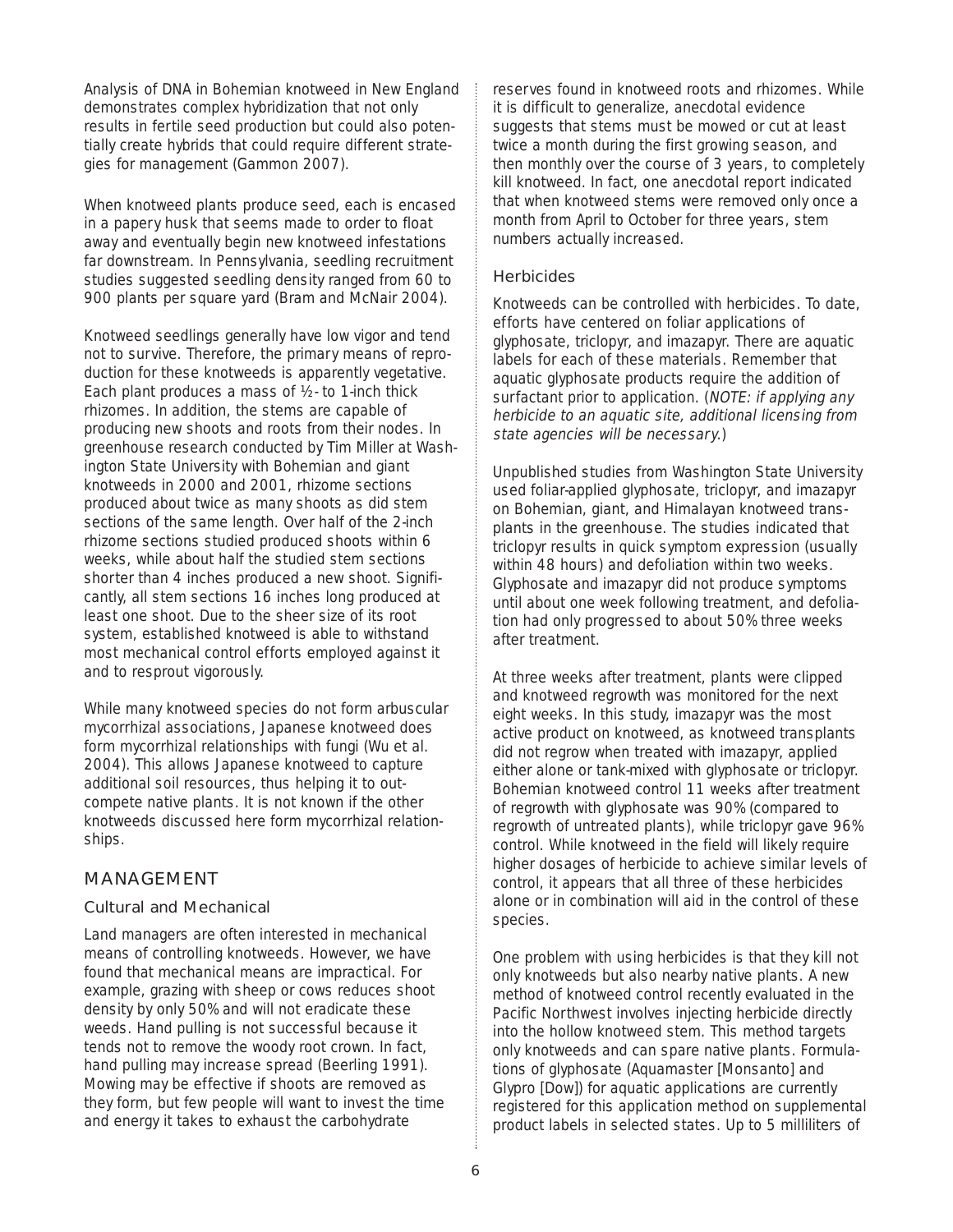undiluted product is injected into knotweed stems about 6 inches from the ground using a syringe. An awl may be used to first punch a hole into the stem just below a node, or a specially-designed injection gun may be purchased (www.jkinjectiontools.com) which performs both functions in a single operation. Note that herbicide labels stipulate the maximum number of stems which may be treated per acre using this method.

Results from Washington State University field tests with injection techniques on giant and Bohemian knotweeds showed that glyphosate provided 91 to 100% control of stems and crowns by 8 weeks after treatment. However, this method can be extremely labor-intensive. Other herbicides may also be effective when applied via stem injection, but currently may not be labeled for application by this method.

Another method of application which can spare native plants, and which is less labor-intensive than injection, involves wiping the lower 3 feet of knotweed stems with 33% herbicide solutions using a sponge paintbrush (Aquamaster, Garlon, or Arsenal Powerline). Wiping uncut stems resulted in 63 to 80% stem control by 8 weeks after treatment, while wiping stems whose tops had been cut off at a height of 3 feet resulted in 97 to 100% stem control. Knotweed control at one year after treatment was similar for all treatments, however. Often, knotweed stands are not accessible for herbicide applications given their large dense nature. Cutting the stands down can increase accessibility. If stands are cut to increase accessibility without immediate treatment of cut stems, then treatment with herbicides should be delayed until the crowns have sprouted new stems and leaves.

Yet another herbicide application method involves the use of imazapyr applied as an inverted emulsion to actively growing plants using special equipment. This technique has proven to be effective in the eastern U.S. The technique allows users to target imazapyr to knotweeds. The larger droplet size reduces drift to native plants, and the low volume of 3 to 5 gallons of inverted emulsion stays on the leaves rather than dripping to the ground. Aquatic labels for imazapyr and the inverted emulsion (ThinVert) allow for applications to be adjacent to waterways. (Note: ThinVert is not registered in the state of Washington).

### Biological Control

No biological control agents have been approved for release in North America. However, several potential biocontrol agents are being evaluated both in the U.S. and at CABI Bioscience in England. The sap-sucker Aphalara itadori (Psyllidae) is a highly specific

knotweed specialist whose nymphs are capable of killing plants in the laboratory. These insects can impact plant height and leaf production even at low insect density. The leafspot fungus Mycosphaerella spp. is a common knotweed pathogen that is highly damaging to knotweed in the field and laboratory. Additional agents being tested are the stem boring sawfly Ametastegia polygoni, the stem boring moth Ostrinia ovalipennis, and the leaf beetle Gallerucida bifasciata.

# **SUMMARY**

Knotweeds continue to infest our riparian systems and decrease bank stability, limit terrestrial insect diversity, and reduce the diversity of food for plant-feeding aquatic insects. Because knotweeds can hybridize and in some cases produce seed, we need to effectively manage infestations of these plants before they get even further out of control. Currently the methods of control that have greatest effectiveness involve the use of herbicides. Techniques for applying these herbicides to reduce non-target effects are available and effective. Biological control is under investigation but organisms are not currently available.

# LITERATURE CITED

- Bailey, J. P. 1989. Cytology and breeding behavior of giant alien polygonum species in Britain. Ph.D. thesis, University of Leicester.
- Bailey, J. P. and C. A. Stace. 1992. Chromosome number, morphology, pairing and DNA values of species and hybrids in the genus Fallopia (Polygonaceae). Plant Systematics and Evolution 180:20- 52
- Beerling, D. J. 1991. The effect of riparian land use on the occurrence and abundance of Japanese knotweed Reynoutria japonica on selected rivers in South Wales. Biological Conservation 55:329-337
- Beerling, D. J., J. P. Bailey and A. P. Connolly. 1994. Fallopia japonica (Houtt.) Ronse Decraene. Journal of Ecology 82:959-979.
- Beerling, D. J. and H. A. Dawah. 1993. Abundance and diversity of invertebrates associated with Fallopia japonica (Houtt.) Ronse Decraene and Impatiens glandulifera (Royle): two alien plant species in the British Isles. The Entomologist 112 (2): 127-139.
- Bram, M. R. and J. N. McNair. 2004. Seed germinability and its seasonal onset of Japanese knotweed (Polygonum cuspidatum). Weed Science 52:759- 767.
- Child, L. E., L. C. de Waal, P. M. Wade and J. P. Palmer. 1992. Control and management of Reynoutria species (knotweed). Aspects of Applied Biology 29:295-307.